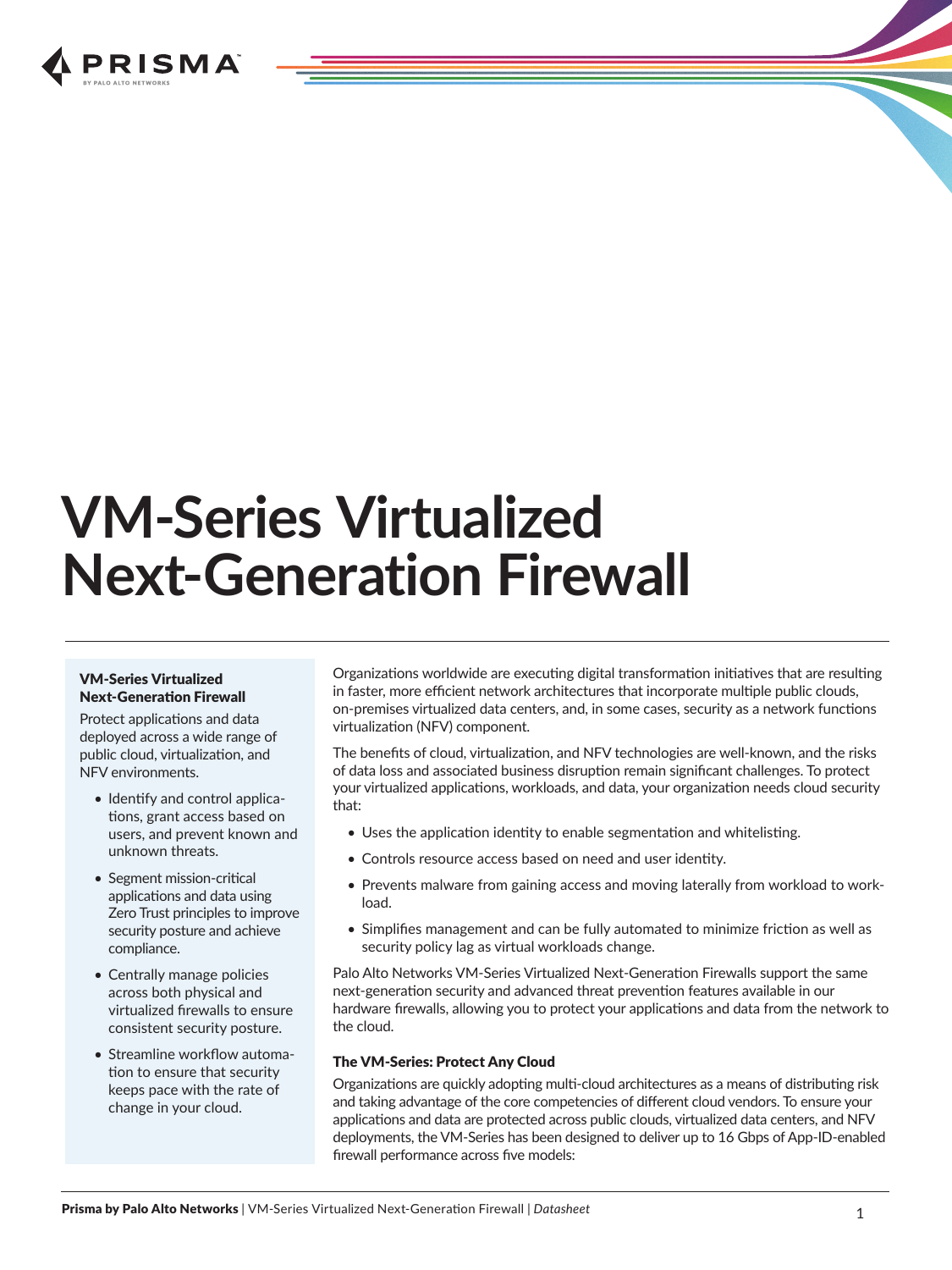- **VM-50/VM-50 Lite—**engineered to consume minimal resources and support CPU oversubscription yet deliver up to 200 Mbps of App-ID-enabled firewall performance for customer scenarios from virtual branch office/customer-premises equipment to high-density, multi-tenant environments.
- **VM-100 and VM-300—**optimized to deliver 2 Gbps and 4 Gbps of App-ID-enabled performance, respectively, for hybrid cloud, segmentation, and internet gateway use cases.
- **VM-500 and VM-700—**able to deliver an industry-leading 8 Gbps and 16 Gbps of App-ID-enabled firewall performance, respectively, and can be deployed as NFV security components in fully virtualized data center and service provider environments.

#### Key VM-Series Features and Capabilities

The VM-Series protects your applications and data with next-generation security features that deliver superior visibility, precise control, and threat prevention at the application level. Automation features and centralized management allow you to embed security in your application development process, ensuring security can keep pace with the speed of the cloud.

- **Application visibility for informed security decisions:** The VM-Series provides application visibility across all ports, meaning you have far more relevant information about your cloud environment to help you make rapid, informed policy decisions.
- **Segment/Whitelist applications for security and compliance:** Today's cyberthreats commonly compromise an individual workstation or user, and then move laterally across your network, placing your mission-critical applications and data at risk wherever they are. Using segmentation and whitelisting policies allows you to control applications communicating across different subnets to block lateral threat movement and achieve regulatory compliance.
- **Prevent advanced attacks within allowed application flows:** Attacks, much like many applications, can use any port, rendering traditional prevention mechanisms ineffective. The VM-Series allows you to use Palo Alto Networks Threat Prevention, DNS Security, and WildFire® to apply application-specific policies that block exploits, prevent malware, and stop previously unknown threats from infecting your cloud.
- **Control application access with user-based policies:** Integration with a wide range of user repositories—such as Microsoft Exchange, Active Directory®, and LDAP—complements application whitelisting with user identity as an added policy element that controls access to applications and data. When deployed in conjunction with Palo Alto Networks GlobalProtect™ for network security at the endpoint, the VM-Series enables you to extend your corporate security policies to mobile devices and users, regardless of their locations.
- **Policy consistency through centralized management:** Panorama™ provides centralized network security management for your VM-Series firewalls across multiple cloud deployments, along with your physical security appliances, ensuring policy consistency and cohesion. Rich, centralized logging and reporting capabilities provide visibility into virtualized applications, users, and content.
- **Container protection for managed Kubernetes environments:** The VM-Series protects containers running in Google Kubernetes® Engine and Azure® Kubernetes Service with the same visibility and threat prevention capabilities that can protect business-critical workloads on GCP® and Microsoft Azure. Container visibility empowers security operations teams to make informed security decisions and respond more quickly to potential incidents. Threat Prevention, WildFire, and URL Filtering policies can be used to protect Kubernetes clusters from known and unknown threats. Panorama enables you to automate policy updates as Kubernetes services are added or removed, ensuring security keeps pace with your ever-changing managed Kubernetes environments.
- **Automated security deployment and policy updates:** The VM-Series includes several management features that enable you to integrate security into your application development workflows.
	- Use bootstrapping to automatically provision a VM-Series firewall with a working configuration, complete with licenses, subscriptions, and connectivity to Panorama for centralized management.
	- Automate policy updates as workloads change, using a fully documented API and Dynamic Address Groups to allow the VM-Series to consume external data in the form of tags that can drive policy updates dynamically.
	- Use native cloud provider templates and services along with third-party tools—such as Terraform® and Ansible® to fully automate VM-Series deployments and security policy updates.
- **• Cloud-native scalability and availability:** In virtualization or cloud environments, scalability and availability requirements can be addressed using a traditional two-device approach or a cloud-native approach. In public cloud environments, we recommended using cloud services—such as application gateways, load balancers, and automation—to address scalability and availability.